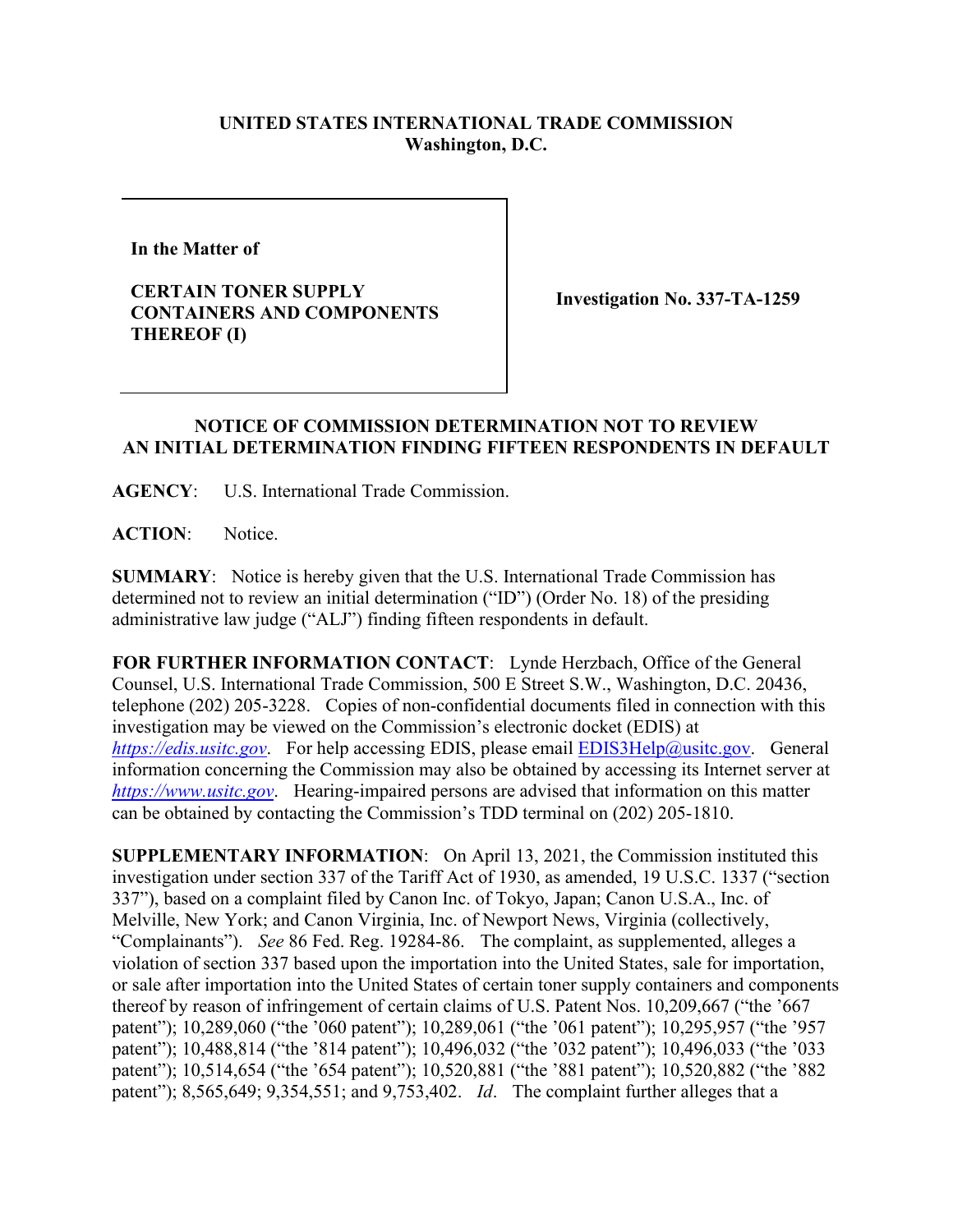domestic industry exists. *Id*. The notice of investigation ("NOI") names twenty-six respondents, including Sichuan XingDian Technology Co., Ltd. ("Sichuan XingDian") of Sichuan, China; Sichuan Wiztoner Technology Co., Ltd. ("Sichuan Wiztoner") of Sichuan, China; Copier Repair Specialists, Inc. ("Copier Repair Specialists") of Lewisville, Texas; Digital Marketing Corporation d/b/a Digital Buyer Marketing Company ("Digital Buyer") of Los Angeles, California; Ink Technologies Printer Supplies, LLC ("Ink Tech") of Dayton, Ohio; Kuhlmann Enterprises, Inc. d/b/a Precision Roller ("Precision Roller") of Phoenix, Arizona; NAR Cartridges of Burlingame, California; Zhuhai Henyun Image Co., Ltd. ("Zhuhai Henyun") of Zhuhai, China; Zinyaw LLC d/b/a TonerPirate.com and Supply District ("Zinyaw") of Houston, Texas; Do It Wiser, Inc. d/b/a Image Toner ("Do It Wiser") of Wilmington, Delaware; MITOCOLOR INC. ("MITOCOLOR") of Rowland Heights, California; Anhuiyatengshangmaoyouxiangongsi ("Yatengshang") of Ganyuqu, China; ChengDuXiangChangNanShiYouSheBeiYouXianGongSi ("ChengDuXiang") of SiChuanSheng, China; Hefeierlandianzishangwuyouxiangongsi ("Erlandianzishang") of Chengdushi, China; and Xianshi yanliangqu canqiubaihuodianshanghang ("CJ-us") of Shanxisheng, China (collectively, "Defaulting Respondents"). *Id*.

At institution, the Commission severed the investigation into two investigations. The present investigation was instituted to determine whether there is a violation of section 337 in the importation, sale for importation, or sale within the United States after importation of toner supply containers and components thereof by reason of infringement of claims 1, 3, 6-8, and 11 of the '667 patent; claims 1, 2, and 6-8 of the '060 patent; claims 1-3, 6-8, and 11 of the '061 patent; claims 1, 2, 4, 7-9 and 12 of the '957 patent; claims 1, 4, 7-9, and 12 of the '814 patent; claims 1, 4, 7-9, 12, 50, 53, 56-58, and 61 of the '032 patent; claims 1, 5, 8-10, 13, 14, 18, 21-23, and 26 of the '033 patent; claims 1, 3-5, 46, and 48-50 of the '654 patent; claims 1, 5, 8-10, and 13 of the '881 patent; and claims 1 and 6-8 of the '882 patent. *Id.* The Office of Unfair Import Investigations ("OUII") is also a party to the investigation. *Id*.

The complaint and NOI were served on the Defaulting Respondents. The Defaulting Respondents did not respond to the complaint or NOI.

The complaint and NOI were later amended to correct the name of originally-identified respondent, Do It Wiser, LLC d/b/a Image Toner, to Do It Wiser, Inc. d/b/a Image Toner. Order No. 5 (May 13, 2021), *unreviewed by* 86 Fed. Reg. 29292-93 (June 1, 2021).

Respondents Ninestar Corporation and Ninestar Image Tech Limited of Guangdong, China, Ninestar Technology Company, Ltd. of Chino, California, Static Control Components, Inc. of Sanford, North Carolina, Easy Group, LLC of Irwindale, California, LD Products, Inc. of Long Beach, California, and The Supplies Guys, Inc. of Lancaster, Pennsylvania were previously found in default. Order No. 7 (June 22, 2021), *unreviewed b*y Notice (July 6, 2021).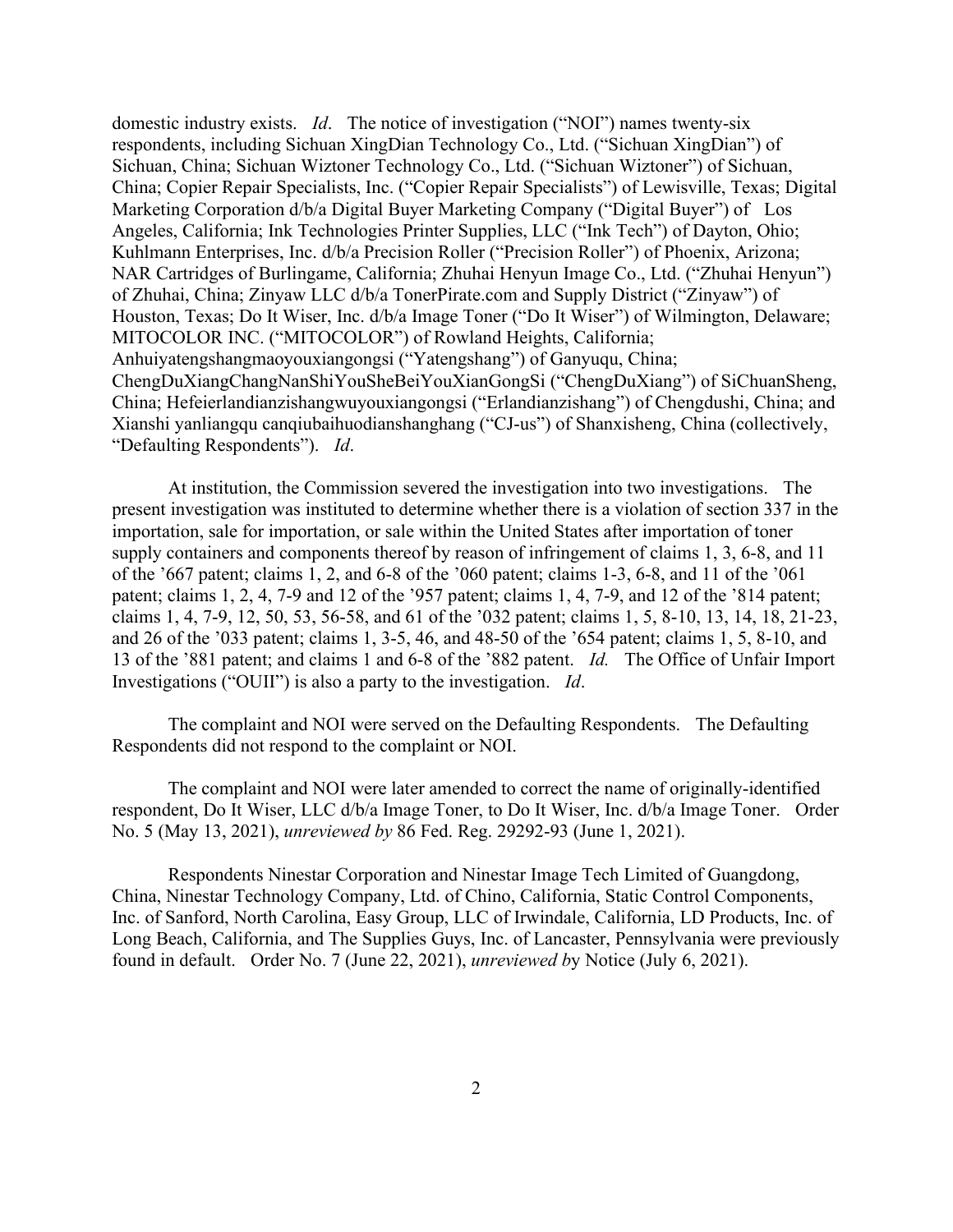Respondents General Plastic Industrial Co. Ltd. of Taichung, Taiwan, Katun Corporation of Minneapolis, Minnesota, and Sun Data Supply, Inc. of Los Angeles, California were previously terminated from the investigation pursuant to consent order stipulations. Order No. 10 (July 1, 2021), *unreviewed by* Notice (July 19, 2021).

Respondent Shenzhenshi Keluodeng Kejiyouxiangognsi of Guangdong, China was previously terminated from the investigation based on partial withdrawal of the complaint. Order No. 13, *unreviewed by* Notice (Aug. 25, 2021).

The investigation was partially terminated as to the following claims: claims 3, 6, 7, 8, and 11 of the '667 patent; claims 2, 6, 7, and 8 of the '060 patent; claims 2, 3, 6, 7, 8, and 11 of the '061 patent; claims 2, 4, 7, 8, 9, and 12 of the '957 patent; claims 4, 7, 8, and 9 of the '814 patent; claims 1, 4, 7, 8, 9, 12, 53, 56, and 57 of the '032 patent; claims 5, 8, 9, 10, 14, 18, 21, 22, 23, and 26 of the '033 patent; claims 1, 3, 4, 5, 48, and 49 of the '654 patent; claims 5, 8, and 9 of the '881 patent; and claims 6 and 7 of the '882 patent. Order No. 11, *unreviewed by* Notice (Aug. 25, 2021).

On July 15, 2021, Complainants filed a motion pursuant to Commission Rule 210.16 (19 CFR 210.16) for an order directing the Defaulting Respondents to show cause as to why they should not be found in default for failing to respond to the complaint and NOI. On July 26, 2021, OUII filed a response in support of the motion. No other responses to the motion were filed.

On August 13, 2021, the ALJ issued Order No. 12 pursuant to Commission Rule 210.16 (19 CFR 210.16) directing the Defaulting Respondents to show cause as to why they should not be found in default and why judgment should not be rendered against them for failing to respond to the complaint. Order No. 12 (Aug. 13, 2021). None of the Defaulting Respondents responded to Order No. 12.

On September 27, 2021, Complainants and OUII filed a joint motion seeking entry of an initial determination finding the fifteen Defaulting Respondents in default. No responses to the motion were filed.

On September 28, 2021, the ALJ issued the subject ID (Order No. 18) finding the Defaulting Respondents in default pursuant to Commission Rule 210.16 (19 CFR 210.16) for failure to respond to the complaint, NOI, and order to show cause. *See* ID at 1-2. No petition for review of the subject ID was filed.

The Commission has determined not to review the subject ID.

Respondents Sichuan XingDian, Sichuan Wiztoner, Copier Repair Specialists, Digital Buyer, Ink Tech, Precision Roller, NAR Cartridges, Zhuhai Henyun, Zinyaw, Do It Wiser, MITOCOLOR, Yatengshang, ChengDuXiang, Erlandianzishang, and CJ-us are found in default.